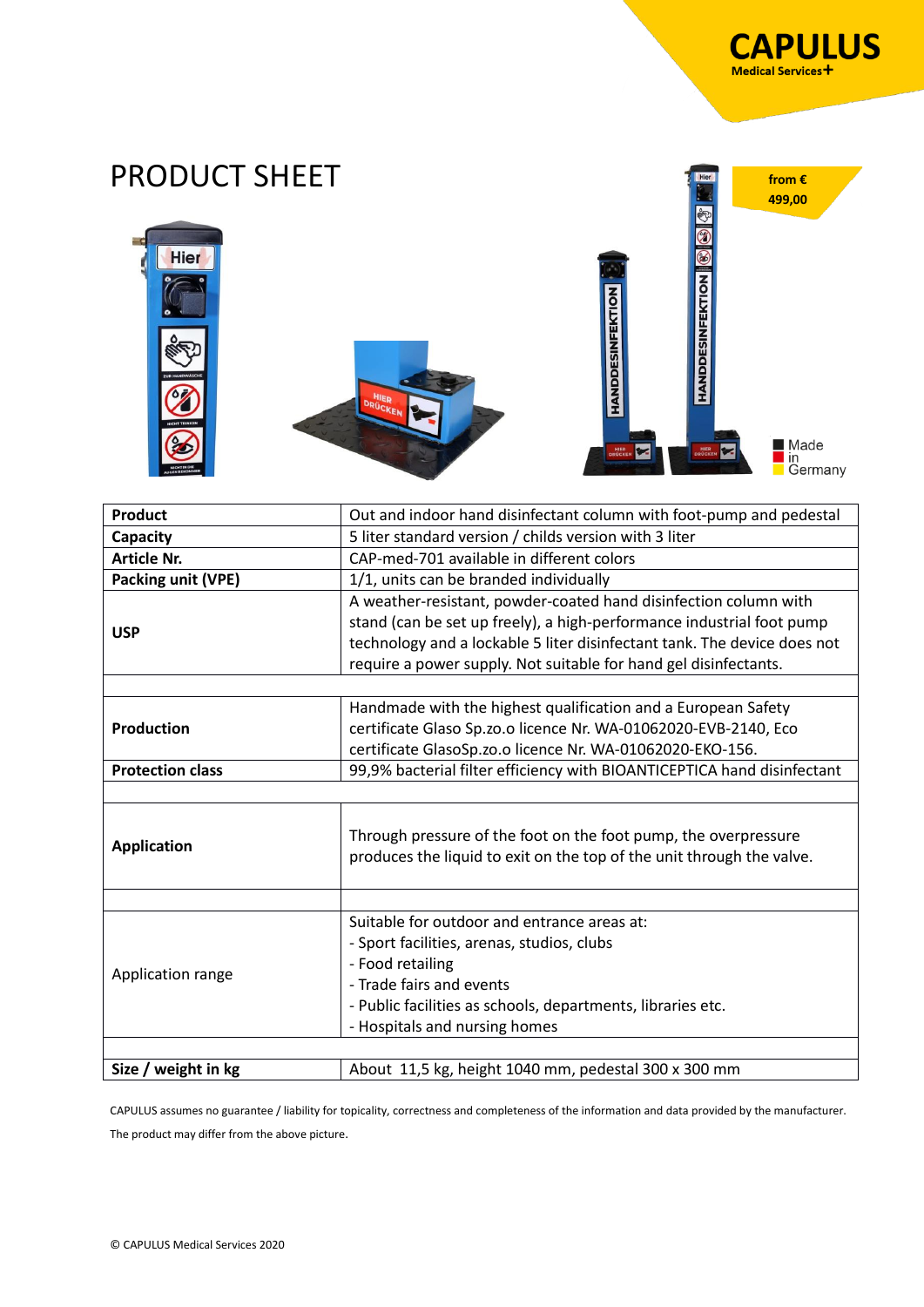

## **Contact / Oders:**

| Tel:      | +49 40 307 772 15                    |
|-----------|--------------------------------------|
| E-Mail:   | info@capulus-services.de             |
| Request:  | <b>Order Form Business Customers</b> |
| Internet: | <b>CAPULUS Medical Services</b>      |